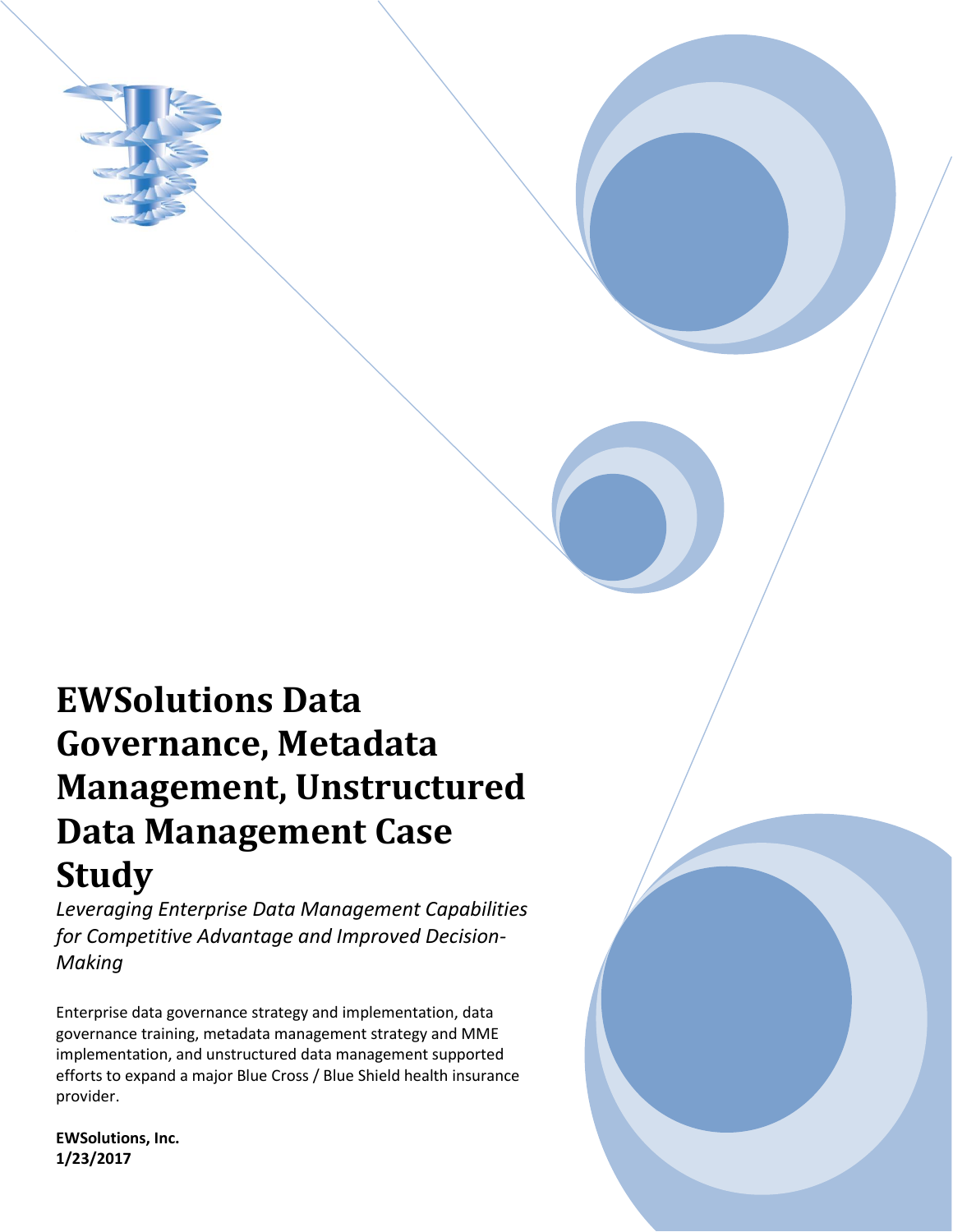# **Enterprise Data Management, Data Governance, Metadata Management, Unstructured Data Management: A Case Study in How EWSolutions Supported Health Insurer's Expansion and Competitive Advantage**

Blue Cross and Blue Shield of Illinois traces its roots to the depths of the Great Depression and a group of Chicago business leaders who witnessed how relatively minor illnesses that required a hospital stay were ruining families financially. These business leaders saw terrible hardship in their community and they took action to alleviate it. In 1936, they pooled their own savings and launched a not-for-profit company called Hospital Service Corporation to offer an affordable pre-paid hospital plan, which was a new concept at that time. The Chicago Plan, as it was called, was one the forerunners of what we know as health insurance today. The idea caught on and Hospital Service Corporation eventually became Blue Cross and Blue Shield of Illinois.

Today, HCSC and its companies are the largest and most experienced health insurance company in the state of Illinois, providing more than 6.5 million members with comprehensive and affordable health plans.



## **Acquiring additional health plans requires an enterprise data strategy**

At the start of the 21st century, HCSC acquired the insurance operations of several Blue Cross / Blue Shield affiliates in Texas, Oklahoma, New Mexico, and other states. These acquisitions left HCSC with a daunting collection of patient, provider, supplier, and other forms of data - all in differing formats across many diverse sources at numerous locations. Operations and decision-making were hampered significantly by this diversity, and the lack of knowledge of the data's context and quality added to the confusion for all levels of the organization.

Additionally, HCSC wanted to address the underlying enterprise information management challenges of enterprise data architecture, metadata management, data governance, knowing that having this unified approach would give them an optimal design and continued capabilities for their decision support and analytical needs. After having developed a data strategy, HCSC knew they had to partner with leading practitioners of data management for its implementation.

HCSC chose to retain industry leader [EWSolutions t](http://www.ewsolutions.com/)o evaluate its internally developed enterprise data strategy. The company requested that **EWSolutions** and its expert consultants lead the design and development of an assessment of their enterprise data governance plan and their enterprise data architecture,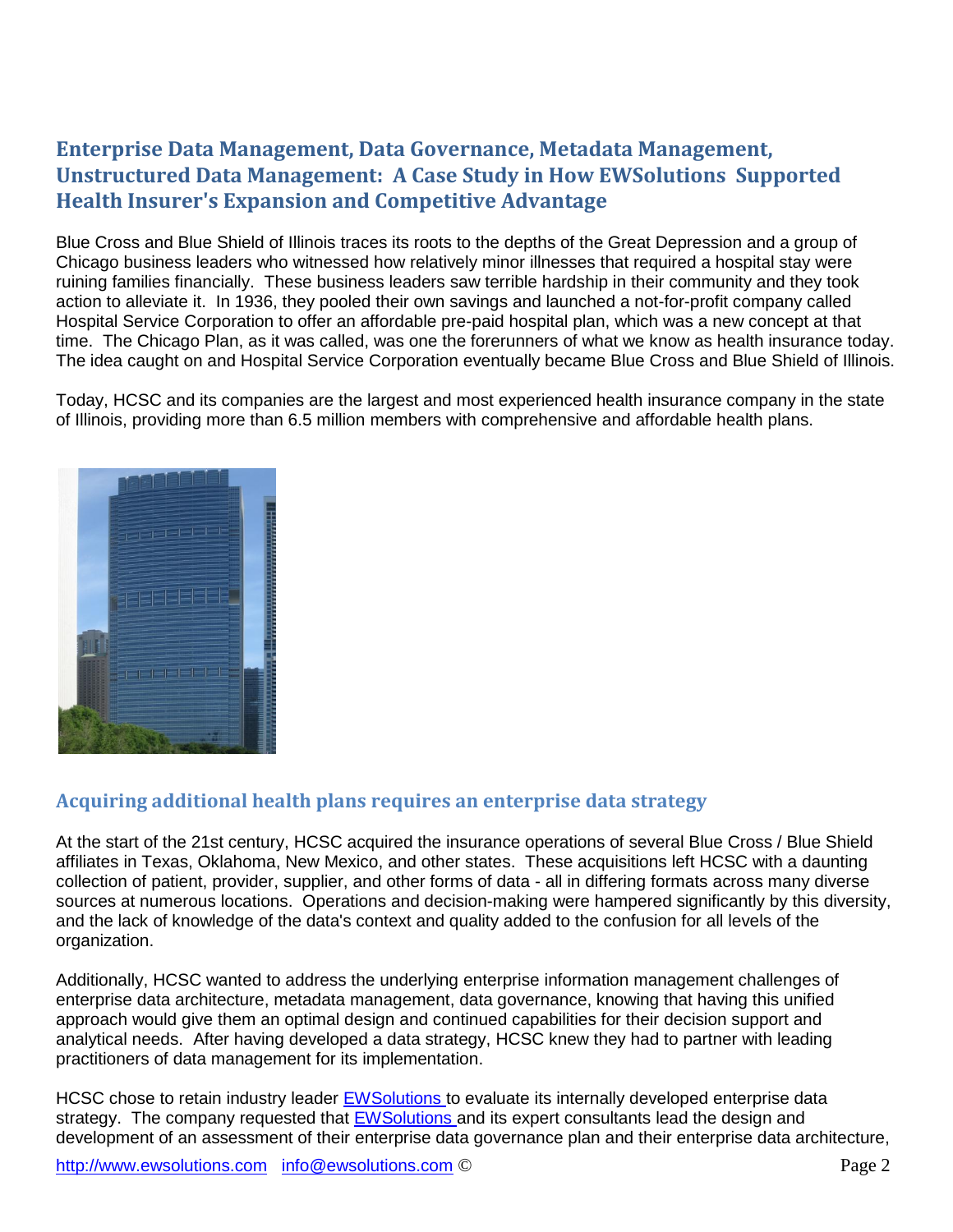and to develop a strategy and implementation plan for metadata management. [EWSolutions'](http://www.ewsolutions.com/) team of experienced strategists and practitioners was able to provide the organization with exemplary advice, guidance, planning and execution strategies and recommendations for improvement in all the identified data management areas.

Additionally, [EWSolutions d](http://www.ewsolutions.com/)eveloped and delivered customized training in enterprise data management, data governance and data stewardship, metadata management, and enterprise data architecture and modeling.

Finally, [EWSolutions d](http://www.ewsolutions.com/)esigned and implemented an unstructured data management program focused on HCSC's email and associated documents, based on industry standards and best practices.

[EWSolutions l](http://www.ewsolutions.com/)ed the Managed Metadata Environment (MME) Prototype and Implementation project for this large health insurance organization. The central objectives of the MME Implementation project were to develop architecture and implementation plans to support the Information Governance and Stewardship (IG&S), the enterprise data governance program at HCSC. Specific contributions included:

- Assistance with final MME tools selection
- A recommended systems architecture for the acquisition, integration and delivery of HCSC meta data
- A strategy for maintaining and expanding the MME during its life cycle
- A set of meta data educational presentations focusing on MME fundamentals

Key accomplishments included:

- Assessment of HCSC's proof of concept MME with a recommendation to proceed with the MME tools selection.
- Assisted in the completion of the initial acquisition development process and procedures.
- Assisted in HCSC's MME systems architecture. This included a metadata landing area, staging areas for specific MME metadata sources, a validation area for MME content, and a production area.
- Prototyped the HCSC MME Glossary, a web-based WebAccess Discovery application.
- Prototyped the HCSC MME Information Value Chain for "Claim" and "Member" threads. This webbased WebAccess discovery application is a collection of value chain image pages with hotspots, discovery topics and queries that dynamically report sets of HCSC technical meta data
- Provided initial training and support for HCSC MME delivery developers on the fundamentals of WebAccess discovery topics and the creation of discovery applications.
- Completed initial MME content promotion checklists and application content promotion checklists that support promotion processes.
- Provided ad-hoc support for implementation issues, answering operational questions, and technical trouble-shooting.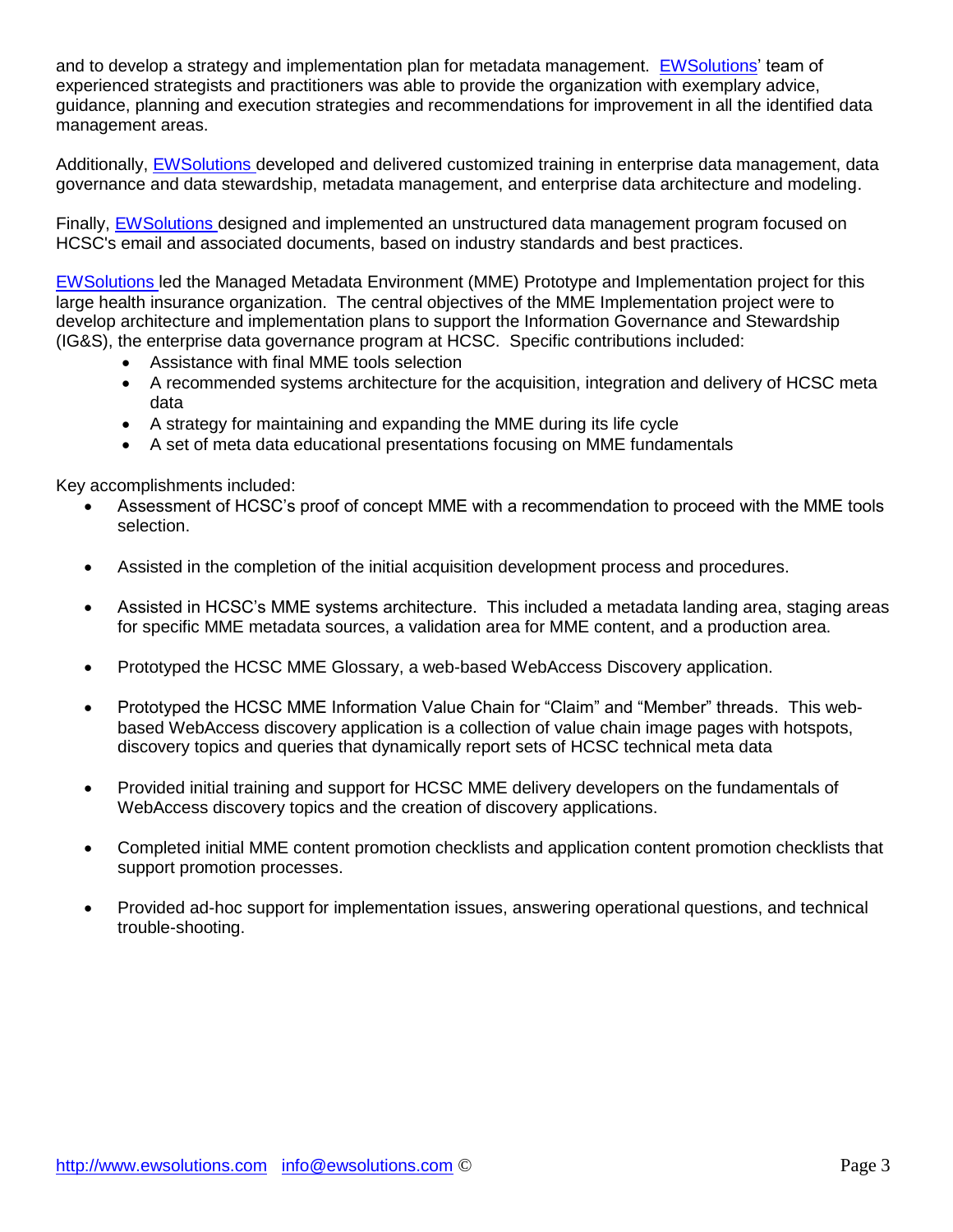

Additionally, **EWSolutions** expertly guided HCSC in the use of its industry leading M3<sup>sm</sup> methodology for metadata management. The results of this methodology implementation included:

- Analysis of M3<sup>sm</sup> against current HCSC metadata management activities and practices
- Assessment of gaps between HCSC's metadata management practices and industry proven practices in M3<sup>sm</sup>
- Incorporation of  $M3<sup>sm</sup>$  stages, phases, activities, templates into an enterprise approach for managing metadata
- Incorporation of new method into selected metadata management implementation projects, starting with the development of a managed metadata environment

## **Data Governance enables improved enterprise data management**

As part of its enterprise data management initiative, HCSC planned the development and implementation of an enterprise data governance program. However, lacking sufficient knowledge of the domain, its best practices and processes, HCSC engaged [EWSolutions](http://www.ewsolutions.com/) to design an approach to data governance that would align with its enterprise data management initiative, use its managed metadata capabilities, take advantage of the enterprise data architecture efforts, and train HCSC staff in the best practices for data governance and data stewardship.

Goals of the HCSC data governance engagement included:

- How can HCSC effectively incorporate information and knowledge in order to adapt, to grow, and to develop as an organization?
- How can HCSC use information and knowledge to empower the company to make the best decisions?

Using senior resources from **EWSolutions**, HCSC was able to answer these questions. EWSolutions designed the data governance program in conjunction with HCSC staff leaders, coordinated the implementation with team members from the MME and data architecture and data modeling units, designed and delivered data governance best practice training to all Enterprise Data Management team members, led the design for the data stewardship program development, and trained the initial three teams of HCSC data stewards.

Additionally, HCSC leadership requested an analysis of the entire Enterprise Data Management program. [EWSolutions'](http://www.ewsolutions.com/) senior consultants led and participated in the development of this analysis, wrote the comprehensive report, and presented the results to the senior leadership team with selected HCSC EDM team members.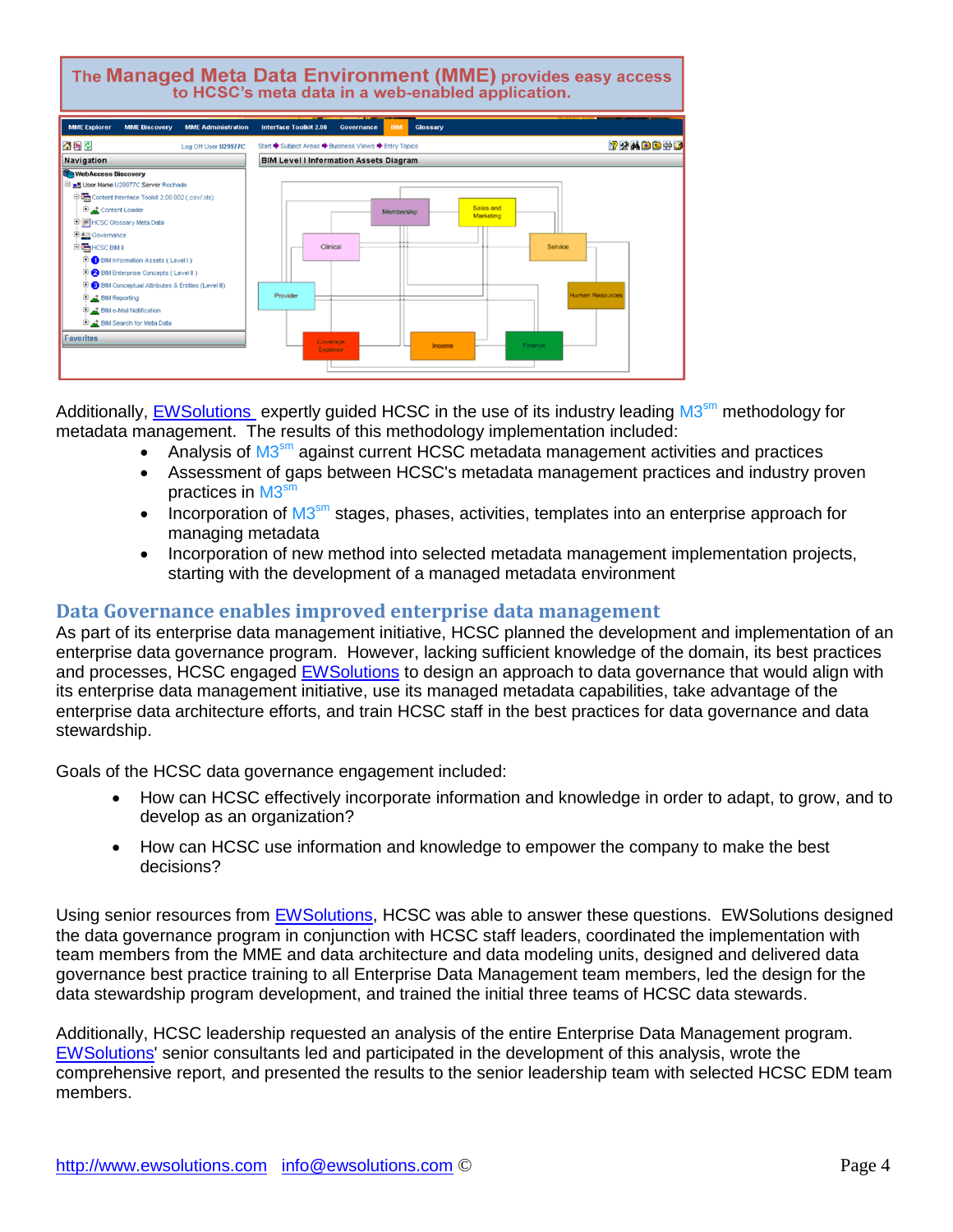## **Methodologies enable more rapid assessment, development and implementation through best practices**



EWSolutions' M3<sup>sm</sup> methodology for Metadata Management is a highly customizable, iterative, and workfloworiented methodology designed to help your organization achieve enterprise metadata management success effectively. With hundreds of fine-grained tasks with clear objectives, success factors, and responsible parties identified, M3<sup>sm</sup> enables the development of a managed metadata environment with the proper processes, people, and technologies.

The methodology is based on **EWSolutions'** consultants many years of helping clients successfully realize outstanding benefit from their metadata management efforts. M3 sm underscores **EWSolutions'** numerous award-winning efforts and thought-leading practices and supports integration with Enterprise Information Management (EIM), data governance, and data warehouse / business intelligence (DW/BI) efforts. M3<sup>sm</sup> is a self-sustaining, iterative, and customizable methodology that helps organizations to realize continuous return on investment (ROI) by identifying new business opportunities, improving efficiencies, and increased data quality through a metadata management program.

### **Methodology Critical Points:**

With highly customizable task narratives, templates, and examples, M3<sup>sm</sup> allows any organization to fit the methodology to its efforts, not the other way around. The methodology adds value to a metadata program without adding unnecessary complexity or unjustified efforts.

An iterative methodology with overlapping phases and activities, M3<sup>sm</sup> helps an organization anticipate and reduce risks within and across phases, providing strong validation of scope and results, while efficiently utilizing all resources, including time, personnel, funds, and effort.

The M3<sup>sm</sup> workflow provides discipline and manageability to any metadata management program. Developing a managed metadata environment can be very complex – using the M3<sup>sm</sup> methodology breaks the effort into manageable, measurable tasks to know the current state, target state, and next steps. With its clear success criteria and best-practice estimates, the methodology helps an organization achieve discipline and increase visibility to assess progress and identify needed adjustments efficiently and effectively.